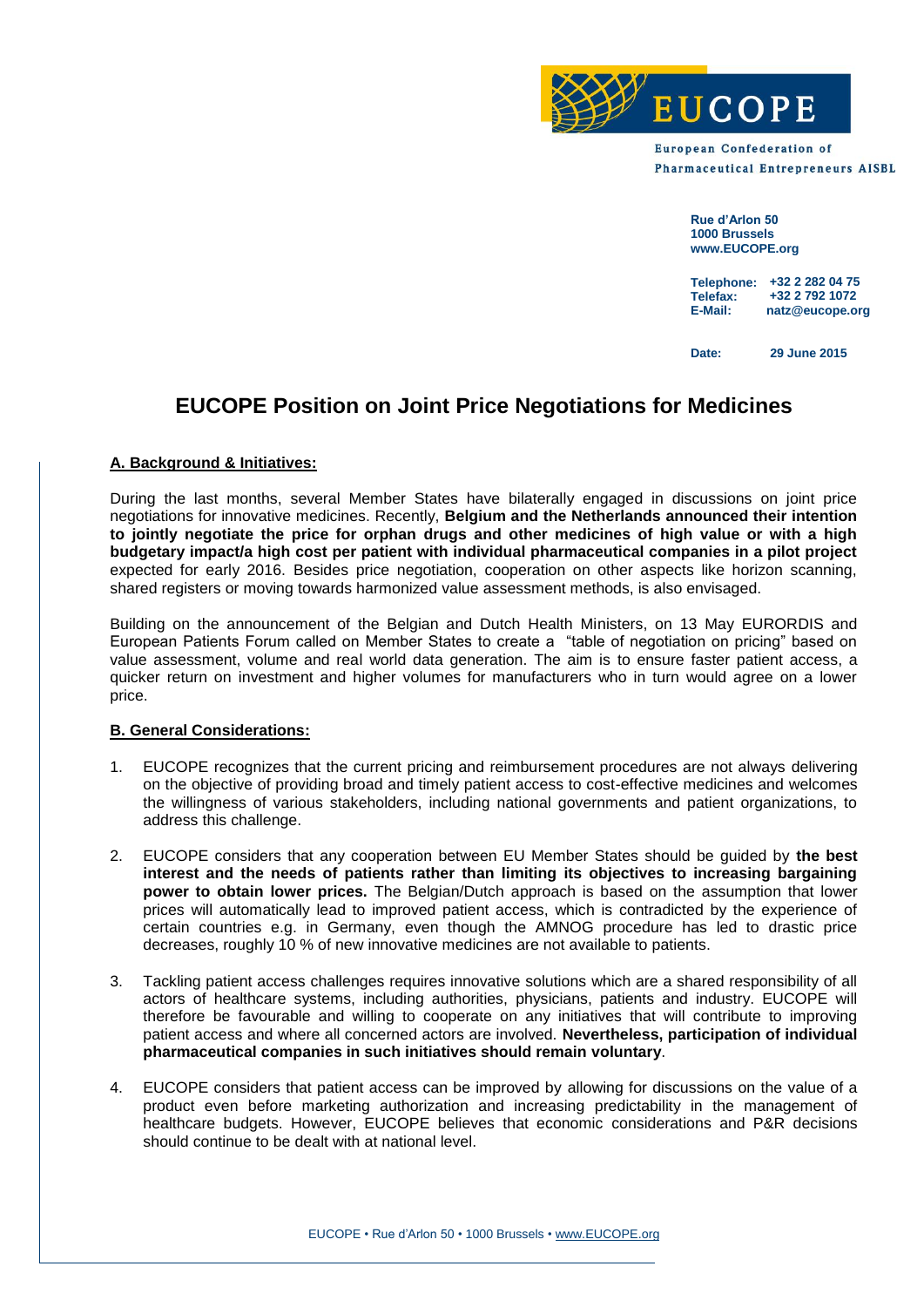

# page 2

- 5. The cooperation among Member States should take a holistic approach placing the **value of the medicine and health outcomes at the centre of the process.** To achieve this, EUCOPE recommends **a stepwise approach**:
	- $\triangleright$  The starting point should be the definition of common clinical guidelines to ensure alignment on the way patients are treated (standard of care, duration of treatment etc.) and facilitate the selection of common comparators for HTA purposes. Active involvement of physicians and guidelines committees in drawing and updating these guidelines will be crucial.
	- $\triangleright$  As a second step, common and transparent value assessment criteria and methodology should be developed, in close cooperation with industry, payers and patients. This would help streamlining the P&R process and would serve as a basis for an informed pricing decision.
	- $\triangleright$  Price negotiations should be the final stage of the process and the value of the medicine should be the main criterion for price definition. This will enable an appropriate reward for innovation and encourage continued investment in breakthrough therapies.
- 6. Considering the **differences between the national health systems**, improving patient access requires tailor-made solutions and therefore, P&R decisions should remain in the remit of national authorities.
	- There are still **significant differences between national health systems** in terms of clinical practice, patterns of medicine usage, as well as affordability. This requires a sufficient level of flexibility for pharmaceutical companies to be able to offer different prices and those access solutions that are most adapted to national markets' specific needs. Conversely, a single price resulting from joint negotiations would not fit with the specificities of each EU country and would lead to substantial delays in treatment availability, widening existing inequalities.
	- **Differences between national P&R processes would make joint negotiations on P&R between two or more Member States challenging, with limited benefits in terms of faster patient access**. For instance, while Belgium and the Netherlands are relatively similar from a macroeconomic and affordability perspective, their P&R systems are fundamentally different: Belgium has a centralized P&R process with a strong role for the Ministry of Health in price negotiations, whereas in the Dutch model where private insurers are the payers, negotiations with the Ministry of Health have not led to any faster patient access so far.
	- Any bilateral or wider cooperation among EU Member States **should not create any unnecessary duplications, which would delay patient access**. This requires that the framework for the cooperation should either be in line with national P&R rules or that exemptions are in place to ensure that the results of the cooperation are effectively recognized at national level and to **avoid any potential conflicts due to the application parallel mechanisms**.

# **C. Orphan Medicinal Products:**

- 7. When it comes to specific medicines, such as **orphan medicinal products (OMPs)** the following considerations should be taken into account:
	- $\triangleright$  OMPs provide treatments to patients suffering from rare and ultra-rare diseases. Due to their severity, most of these diseases strongly impact the quality of life of both patients and their families (e.g. high number of hospital visits or costly and time-consuming diagnostic tests; missed days of school/work).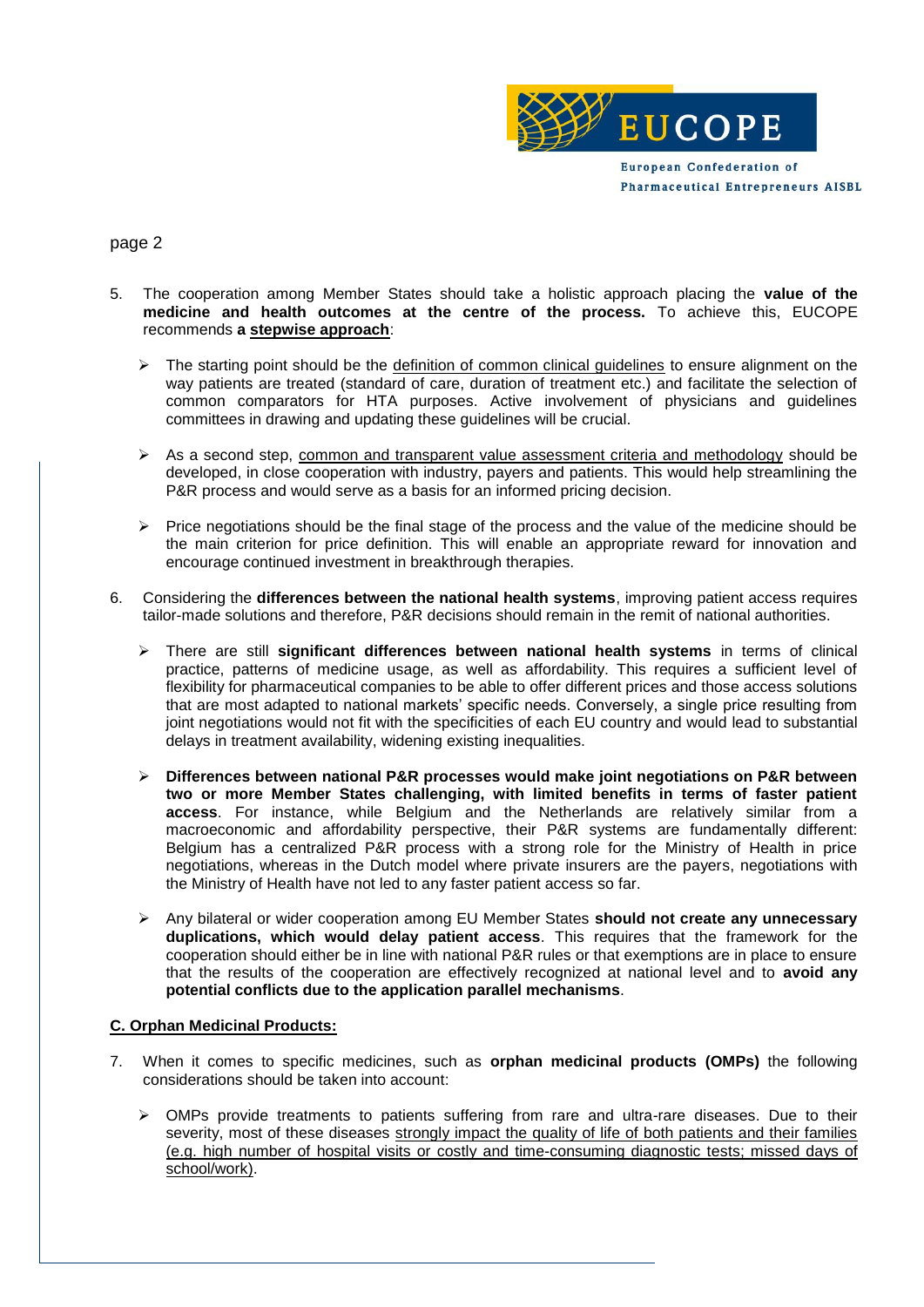

# page 3

- $\triangleright$  Prices of OMPs reflect the value of the medicines and the circumstances of use (e.g. disease burden; clinical practice), which vary from country to country. A single price resulting from joint price negotiations would therefore increase the existing inequalities and would not fit with the specificities of each EU country. **This could lead to substantial delays in treatments' availability for patients suffering from rare diseases, for which a timely access is crucial.**
- Rare diseases affect a limited number of patients and the price of an OMP is directly linked to its therapeutic value and to the rarity of the disease**.** Companies developing OMPs face higher risks than companies developing drugs for larger patient population (which is often also reflected in the expected return by investors in the RD area). There is often little knowledge of the rare disease itself. Additionally, access to the appropriate treatment for rare diseases avoids additional and expensive misdiagnoses.
- $\triangleright$  Innovative medicines, like OMPs, are characterized by a strong therapeutic value for patients (e.g. life-transforming medicines). **Member States should consider the best interest and the needs of patients first, particularly those suffering from rare diseases rather than only focusing on cost containment.**
- The budget impact of OMPs is limited if compared to the overall national healthcare expenditures. **If any, joint price negotiations should first consider the overall budget impact of medicines and the size of their target patient population.** Member States should bear in mind the need to preserve the sustainability and competitiveness of the innovative medicines' sector in Europe, if research into rare diseases is to be continued and incentivised.

#### **D. Legal Considerations:**

- 8. Several **requirements in Member States' and EU legislation** may have an impact on Member States' cooperation. In particular, the following should be carefully considered:
	- **National Fiscal Laws**: Fiscal Policy provides that budgets within Health Care Systems can only be spent for patients insured in that system (budget allocation is restricted to the system itself, e.g. for usage within the British NHS or the German GKV system). **Any multi-national fund created by joint procurement or usage of budgets for patients not covered by the national system would likely be in conflict with national fiscal laws.**
	- **EU Procurement Law:** In case of pure "joint price negotiations" EU public procurement law is likely to be applicable if a certain product is chosen by the government / payer instead of another products (selection process). **The European Commission has clearly underlined that EU procurement law is applicable if payers use public money to purchase medicines.** For this reason, generics are already today tendered via the Official Journal in a selection process in line with EU procurement law in many countries.
	- **National P&R Legislation:** Due to national competency for Pricing & Reimbursement, national procedures already govern cost control and cost containment and provide for price finding mechanisms for innovative pharmaceuticals. **Any bilateral joint procurement would have to be in line with those national laws. Also, exemptions would have to be in place to avoid possible conflicting results** by regulating the same product twice once at the bilateral and at the national level. Double assessments need to be avoided due to the requirements of the Transparency Directive<sup>1</sup>.

<sup>1</sup> [Council Directive 89/105/EEC of 21 December 1988 relating to the transparency of measures regulating the prices of medicinal](http://eur-lex.europa.eu/legal-content/EN/TXT/PDF/?uri=CELEX:31989L0105&qid=1433956268302&from=EN)  [products for human use and their inclusion in the scope of national health insurance systems](http://eur-lex.europa.eu/legal-content/EN/TXT/PDF/?uri=CELEX:31989L0105&qid=1433956268302&from=EN)